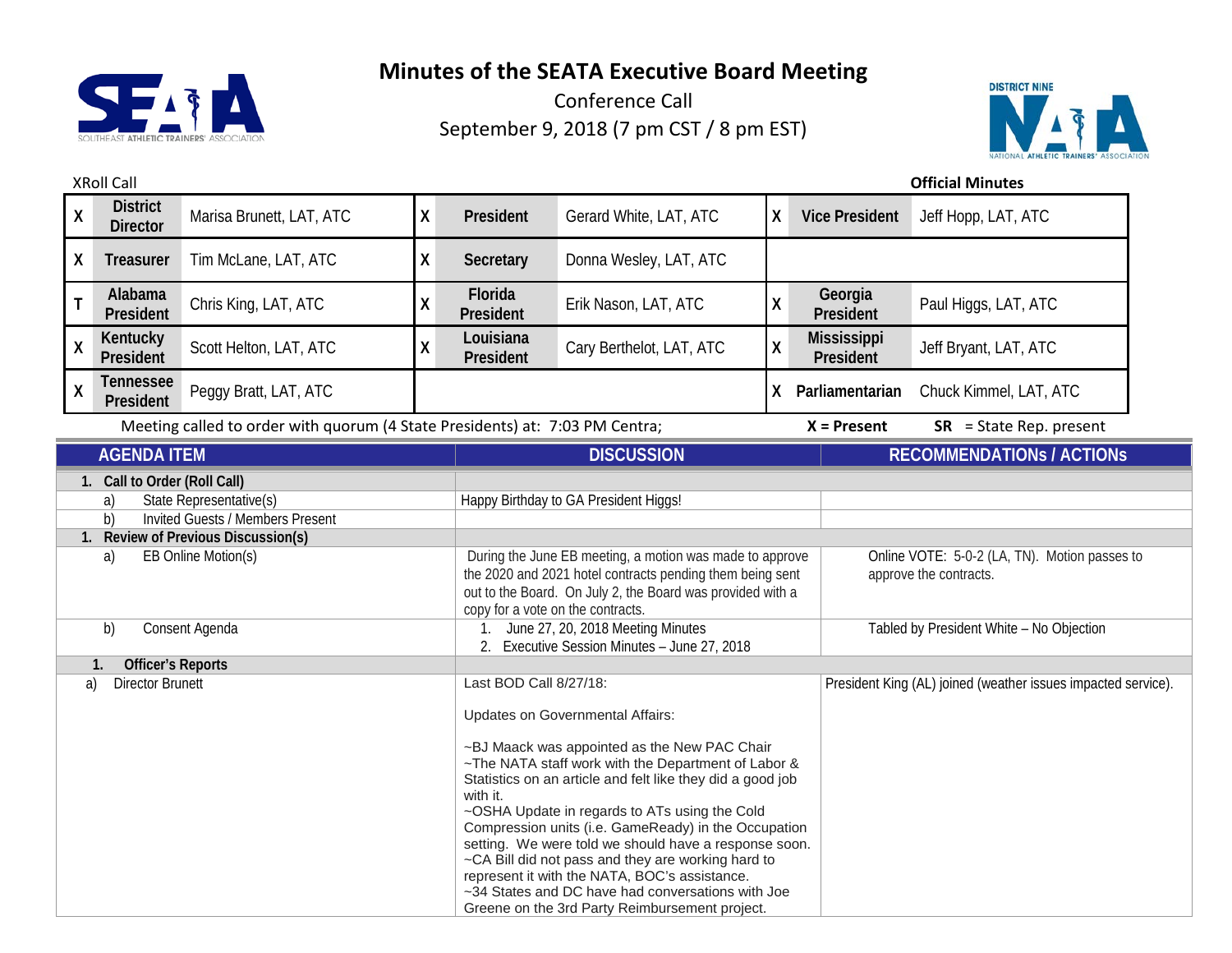



| <b>AGENDA ITEM</b>           | <b>DISCUSSION</b>                                                                                                                                                                                                                                                                                                                                                                                                                                                                                                                                                                                                                                                                                                                                                                                                                                                                                                                                                                                                                                                                                                                                                                                                                                                                                                                 | <b>RECOMMENDATIONS / ACTIONS</b>                                                                                                                                                                        |
|------------------------------|-----------------------------------------------------------------------------------------------------------------------------------------------------------------------------------------------------------------------------------------------------------------------------------------------------------------------------------------------------------------------------------------------------------------------------------------------------------------------------------------------------------------------------------------------------------------------------------------------------------------------------------------------------------------------------------------------------------------------------------------------------------------------------------------------------------------------------------------------------------------------------------------------------------------------------------------------------------------------------------------------------------------------------------------------------------------------------------------------------------------------------------------------------------------------------------------------------------------------------------------------------------------------------------------------------------------------------------|---------------------------------------------------------------------------------------------------------------------------------------------------------------------------------------------------------|
|                              | New NATA D9 YPC Rep is Nicolette "Nikki" Harris,<br>DAT, LAT, ATC from Florida International University<br>New NATA D9 Student Leadership Representative<br>is Marisha Little from University of West Florida<br>1) BOD approved a sponsorship for the Otho Davis<br>Foundation 20th Anniversary in November.-They will be<br>awarding (2) \$20K graduate level scholarships this<br>year<br>2) BOD approved an updated Mission statement for the<br>new Council on Practice Advancement<br>3) BOD approved the NATA Foundation request for<br>Webinar Series based on NATA Position Statements-<br>Targeted date for 1st one on SLAP Injuries, diagnosis &<br>management is Oct. 18 (3 additional later)<br>4). BOD approved the Athletic Training Research<br>Agendas five priorities; Healthcare Competency, Vitality<br>of the Profession, Health Professions education,<br>Healthcare Economics & Health Information technology.<br>5). BOD approved the NATA Position Statement on:<br>Immediate Management of Appendicular Joint<br>Dislocations.<br>Update on Sports Medicine Licensure Clarity Act -<br>passed the Senate, but will have to return to the House<br>due to language change. Amy Callendar and staff are<br>working on this due to short remaining time for<br>Congress to act before the end of the year. |                                                                                                                                                                                                         |
| <b>President White</b><br>b) | 1. Free CSMM Registration Certificate was donated to<br>Concussion Health Summit as a silent auction item as<br>a marketing opportunity to reach out to ATs in TX.<br>Seems to been productive as the winner is looking at<br>being an exhibitor.<br>2. New SEATA backdrop has been ordered by Secretary<br>Wesley and has received it.<br>3. Updated P&P Manual to include new LGBTQ+<br>Advisory Committee.                                                                                                                                                                                                                                                                                                                                                                                                                                                                                                                                                                                                                                                                                                                                                                                                                                                                                                                     | ACTION: President White has made the call to state<br>Presidents to request State Association Legislative Grant.<br>ACTION: President White made the call for the State<br>Association Marketing Grant. |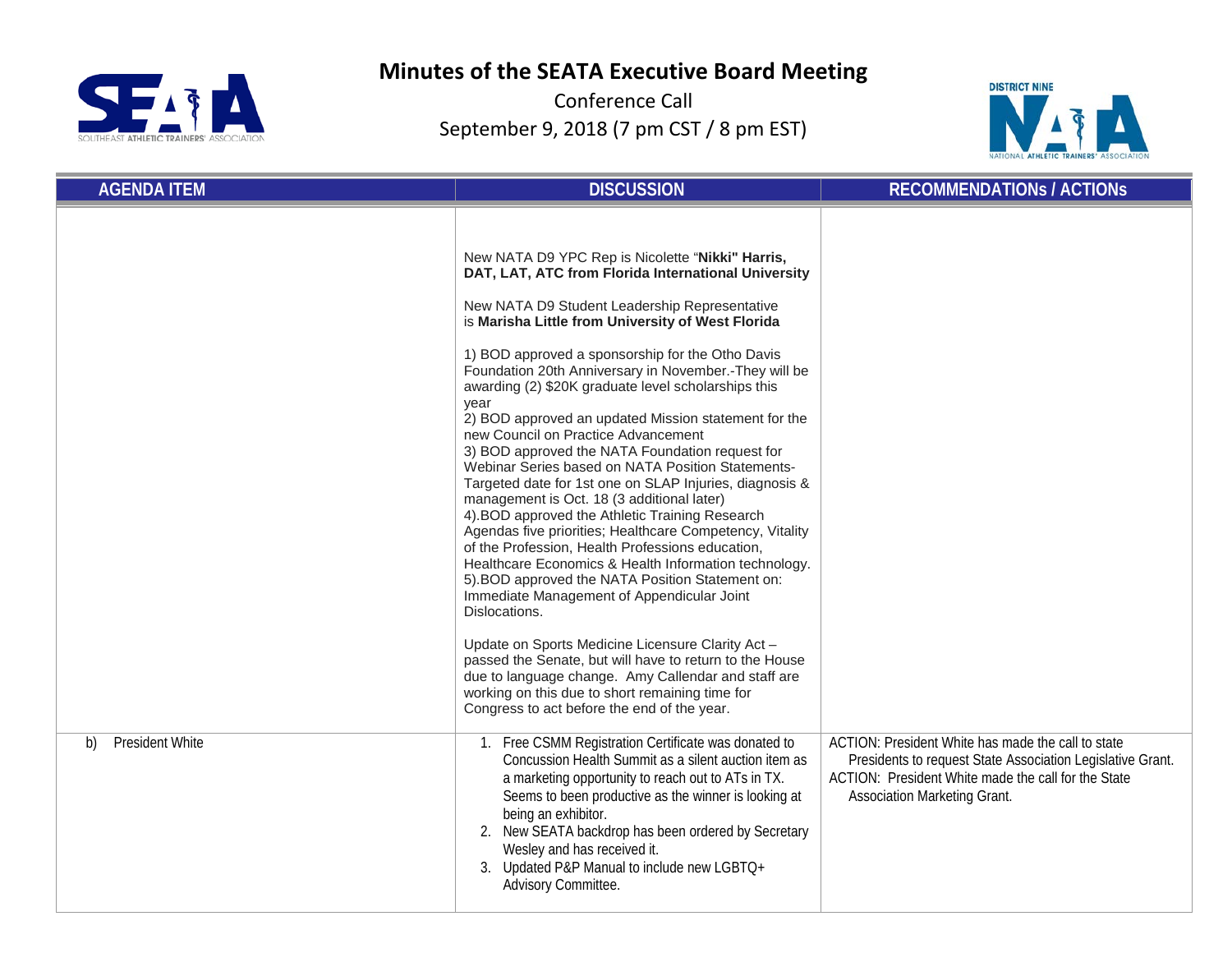



| <b>AGENDA ITEM</b>                                         | <b>DISCUSSION</b>                                                                                                                                                                                                                                                                                                                                                                                                      | <b>RECOMMENDATIONS / ACTIONS</b>                                                                                                                                                                                                                                                                                                                                                                 |
|------------------------------------------------------------|------------------------------------------------------------------------------------------------------------------------------------------------------------------------------------------------------------------------------------------------------------------------------------------------------------------------------------------------------------------------------------------------------------------------|--------------------------------------------------------------------------------------------------------------------------------------------------------------------------------------------------------------------------------------------------------------------------------------------------------------------------------------------------------------------------------------------------|
|                                                            | 4. Call for State Association Legislative Grant Requests.<br>We have two levels currently approved for funding:<br>Basic Grant = $$2,000$<br>a)<br>b)<br>Matching = up to $$1,000$<br>Each State may request for up to \$3,000 per<br>C)<br>year. See website for more information.<br>5. Call for State Association Marketing Grants = up to<br>\$2,000/yr.<br>6. Reminder of EBP Education Grants = $$1,000$ / year. |                                                                                                                                                                                                                                                                                                                                                                                                  |
| Vice President Hopp<br>a.<br><b>Secretary Wesley</b><br>b. | 1. Contracts are back and countersigned from Crowne<br>Plaza Ravinia and<br>1. Website will be transitioned later this week<br>2. eBlast & Newsletter - WILL go out this month<br>Notify Tim & I about any changes in Sec./Treasurer<br>3.<br>positions.<br>4. Monthly Stats went out                                                                                                                                  | ACTION: President White and Secretary Wesley will work on<br>an updated list of Board Members contact information.                                                                                                                                                                                                                                                                               |
| <b>Treasurer McLane</b><br>C.                              | 1. Established a P.O. Box for SEATA mail.<br><b>SEATA</b><br>P.O Box 2882<br>Evans, GA 30809<br>2. Check was sent to NATA for payment of the law firm.<br>Grants will be distributed on the 15 <sup>th</sup> (LA, MS, AL)<br>3.                                                                                                                                                                                        | ACTION: Treasurer McLane and President White will work on<br>the reimbursement for Kristen Schellhase (NATA) that it has<br>been processed (Aug. 14)<br>ACTION: NATA Dues will be processed on the 15th.<br>Treasure McLane is still having issues with emails from<br>President White going to his spam folder.                                                                                 |
| 2.<br><b>Committee Reports</b>                             |                                                                                                                                                                                                                                                                                                                                                                                                                        |                                                                                                                                                                                                                                                                                                                                                                                                  |
| <b>Standing Committees</b><br>а.                           |                                                                                                                                                                                                                                                                                                                                                                                                                        |                                                                                                                                                                                                                                                                                                                                                                                                  |
| i. SEATA CUATC                                             | Need to appoint a new Chair for CUATC.                                                                                                                                                                                                                                                                                                                                                                                 | MOTION (GA/TN): Mike Van Bruggen named as the new<br>SEATA CUATC Chair. 7-0-0-0 Motion Passed.                                                                                                                                                                                                                                                                                                   |
| ii. Elections Committee                                    | Update on elections for DD / VP / Sec.                                                                                                                                                                                                                                                                                                                                                                                 | Nominees have been notified and responses are due by<br>midnight 9.9.18 by the two remaining candidates.                                                                                                                                                                                                                                                                                         |
| Ad hoc / Taskforce(s)<br>b.                                |                                                                                                                                                                                                                                                                                                                                                                                                                        |                                                                                                                                                                                                                                                                                                                                                                                                  |
| Legislative Grant Taskforce                                | Update on ATCTION: Created a group to develop criteria to<br>fund the SEATA Discretionary/Emergency Legislative<br>Grant. (Treasurer McLane, Chris King (AL), Peggy Bratt<br>(TN) named to the work group.)                                                                                                                                                                                                            | President White asked if the Board wished to continue to have<br>this item on the agenda since there has been no action for<br>about a year. Treasurer McLane asked that another<br>Board member take the lead on this item.<br>ACTION: President Bratt (TN) indicated that she has done<br>some research in the past and is willing to review and<br>make a report on the next conference call. |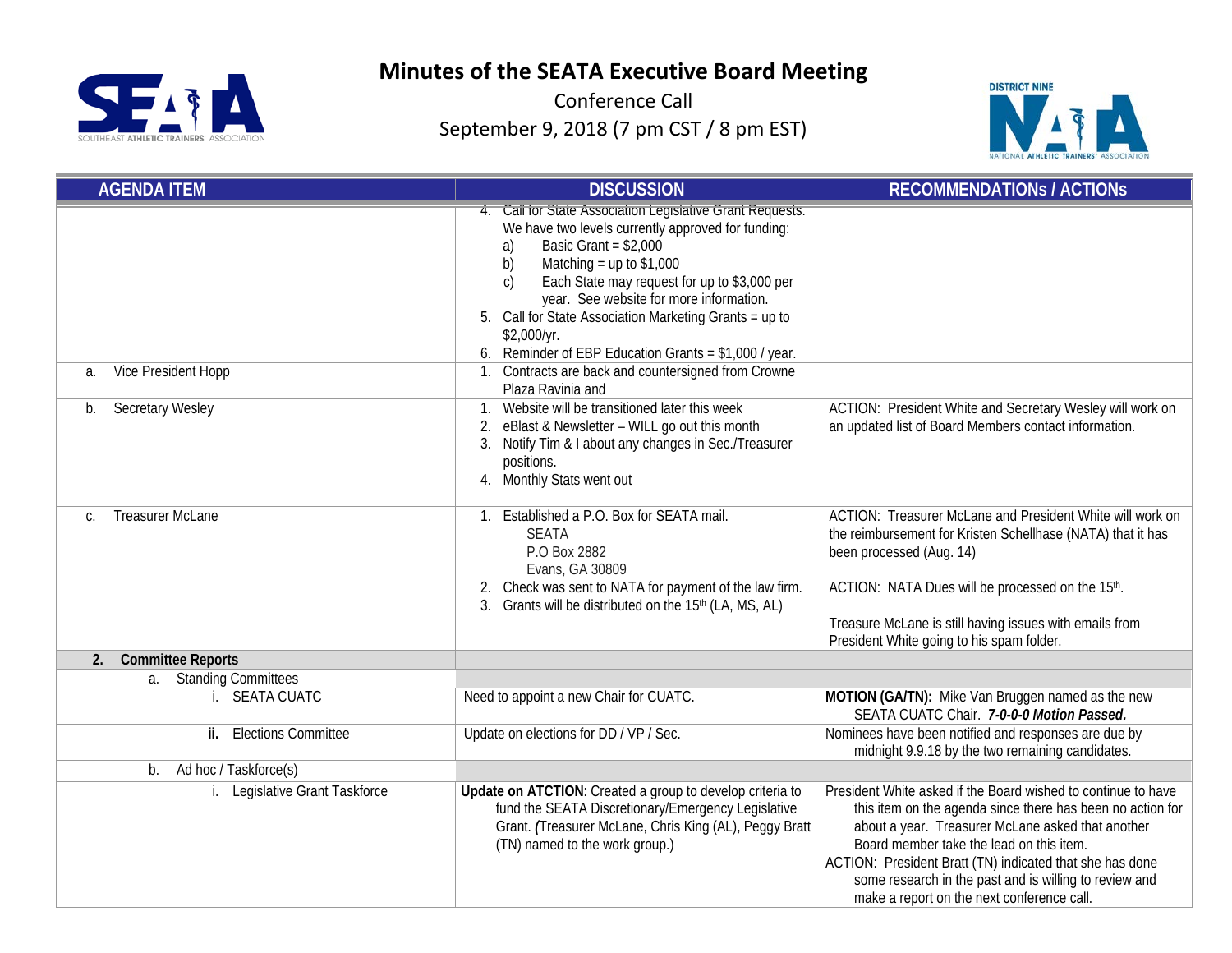



| <b>AGENDA ITEM</b>                                    | <b>DISCUSSION</b>                                                                                                                                                                                                                                                                                   | <b>RECOMMENDATIONS / ACTIONS</b>                                                                                                                                                                                                                                                                                                                   |  |
|-------------------------------------------------------|-----------------------------------------------------------------------------------------------------------------------------------------------------------------------------------------------------------------------------------------------------------------------------------------------------|----------------------------------------------------------------------------------------------------------------------------------------------------------------------------------------------------------------------------------------------------------------------------------------------------------------------------------------------------|--|
| <b>Old Business</b>                                   |                                                                                                                                                                                                                                                                                                     |                                                                                                                                                                                                                                                                                                                                                    |  |
| a. SEATA SWAG (Strategic Plan) Meeting                | Meeting scheduled for Saturday, January 12th at 9 am - 3<br>pm in Birmingham, AL.<br>President Higgs (GA) questioned about the incoming GATA<br>president attending since he will take over 2 weeks after the<br>meeting.<br>President Helton (KY) questioned the travel and hotel<br>arrangements. | Vice President Hopp is asked to coordinate this meeting with<br>Conference Direct - VP Hopp will coordinate rooms with hotel<br>and meeting rooms, etc.<br>ACTION: President White will send VP Hopp the contact<br>information of the meeting coordinator he met earlier.                                                                         |  |
| Website transition<br>b.                              | Update on transition to Wix site.<br>1. Need to determine when we will transition from Wild<br>Apricot to Wix.<br>2. Discuss how SEATA will use the Wix site and Wild<br>Apricot site.<br>3. ATSS web pages on Wix?                                                                                 | ACTION: President White will re-send the link to the WIX site<br>for state presidents to review.<br>ACTION: Secretary Wesley will continue to work with ATSS<br>Committee and Sharri Jackson on this item and the transition.<br>ACTION: President White will send Sharri Jackson the<br>LGBTQ+ portion of the P&P for her to post on the website. |  |
| SEATA reimbursements and email<br>a.<br>communication | Members have contacted the SEATA President concerning<br>timely reimbursement and/or email correspondence<br>reply to emails regarding reimbursement.                                                                                                                                               | ACTION: President White and Treasurer McLane will<br>continue to work on this item.                                                                                                                                                                                                                                                                |  |
| NATAPAC Event at CSMM<br>b.                           | UPDATE: Incorporating a NATAPAC event during CSMM.<br>President White has contacted Chris Snoddy, District IX<br>NATAPAC Representative.                                                                                                                                                            | President White is waiting to hear back from Chris Snoddy                                                                                                                                                                                                                                                                                          |  |
| <b>New Business</b><br>1.                             |                                                                                                                                                                                                                                                                                                     |                                                                                                                                                                                                                                                                                                                                                    |  |
| a.                                                    |                                                                                                                                                                                                                                                                                                     |                                                                                                                                                                                                                                                                                                                                                    |  |
| b.                                                    |                                                                                                                                                                                                                                                                                                     |                                                                                                                                                                                                                                                                                                                                                    |  |
| C.                                                    |                                                                                                                                                                                                                                                                                                     |                                                                                                                                                                                                                                                                                                                                                    |  |
| 7. Announcements                                      | Treasure McLane Congratulation to Treasurer McLane; he<br>will be getting married on Feb. 16, 2019!<br>President White - Recognized Secretary Wesley as new<br>partner in PlaySafe and moving back to Alabama<br>New Conference Call Dates - Next Meeting Oct. 7                                    |                                                                                                                                                                                                                                                                                                                                                    |  |
| 8. Adjournment                                        | Meeting adjourned at:                                                                                                                                                                                                                                                                               | 7:55 PM Central                                                                                                                                                                                                                                                                                                                                    |  |